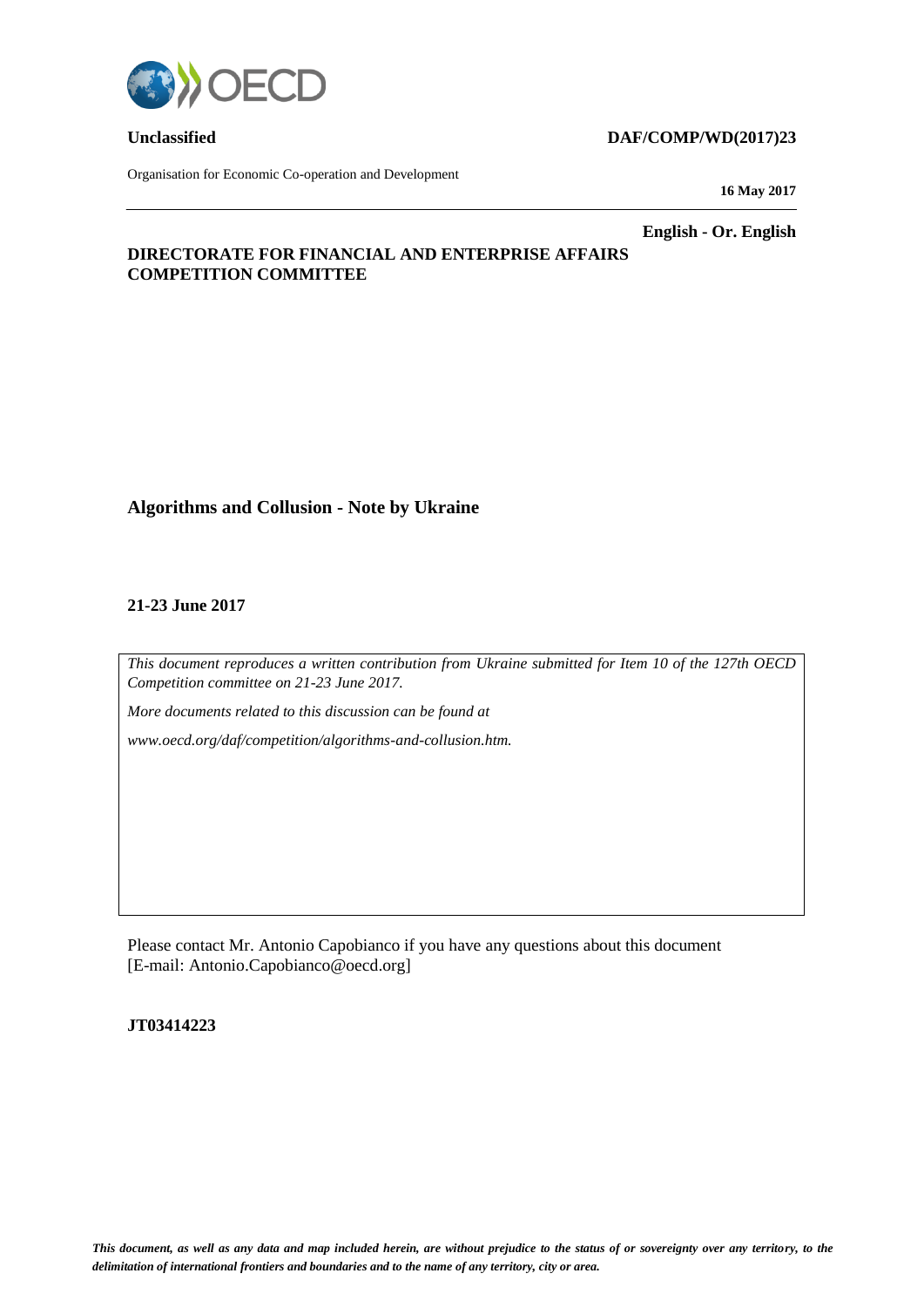# *Ukraine*

1. In 2015 the AMCU considered the case on the violation of the legislation on protection of economic competition in the form of anticompetitive concerted actions in the retail market of Kyiv. This violation was committed by Ukrainian distribution networks and companies affiliated with transnational corporations, which had been working under well-known brands, namely AUCHAN, BILLA, METRO, and also research company LLC "ACNielsen Ukraine", subsidiary company of ACNielsen.

2. The case was initiated in 2012 at the AMCU's own discretion due to the fact that the prices for food commodities in retail sales were continuously growing, while the analysis of market environment disproved the object reasons for such growing. Based on the results of the consideration of this case the AMCU issued the decision dated May 29, 2015 in which the following had been established.

3. The aggregate share of defendants in terms of their turnover in the market of Kyiv during the period of 2010-2012 constituted more than 80 percent. Thus their behaviour had a substantial influence on the market, on the state of competition and on the price trends.

4. Researched market is complicated and heterogeneous in term of its structure and composition of its participants, unstable in terms of duration and rate of grows, and also non-transparent and asymmetrical in terms of information endowment of all participants (suppliers and distribution networks as well as ultimate consumers).

5. All distribution networks have different features that should determine the specificity of their behaviour in the market with complicated structure, heterogeneous products, naturally low level of transparency and also complicated system of competition relations, which decrease possibilities for the conduct of coordinated behaviour.

6. The structure of the market is pro-competitive. None of economic entities had signs of dominance. The market had a potential for the substantial competition between participants that would have to lead to the efficient pricing and the increase of quality of selling goods.

7. Distribution networks are complicated systems by its nature. They incorporate numerous shops. The number of product names (items) represented on the shops' shelves constitutes thousands of positions. This assortment of goods consists of substitute, similar, complementary, non-interchangeable or alternative goods. At the same time prices should address the fact that consumers in modern supermarkets are making their choice without involvement of professional salesmen or commodities experts. Thus, the pricing mechanisms in distribution networks have to ensure efficient complex of prices for the whole package of goods instead of the efficient price for one particular good. Such approach to pricing enables distribution networks to enjoy all benefits of modern chain retailing. Such enlargement in the efficient pricing objective requires respective increase of the information endowment.

8. The assurance of the efficient pricing management requires relevant systematization of a wide-range assortment of goods. Such systematization is performed through aggregating goods into particular groups – categories, which enable distribution networks to perform more efficient pricing, procuring and selling policy.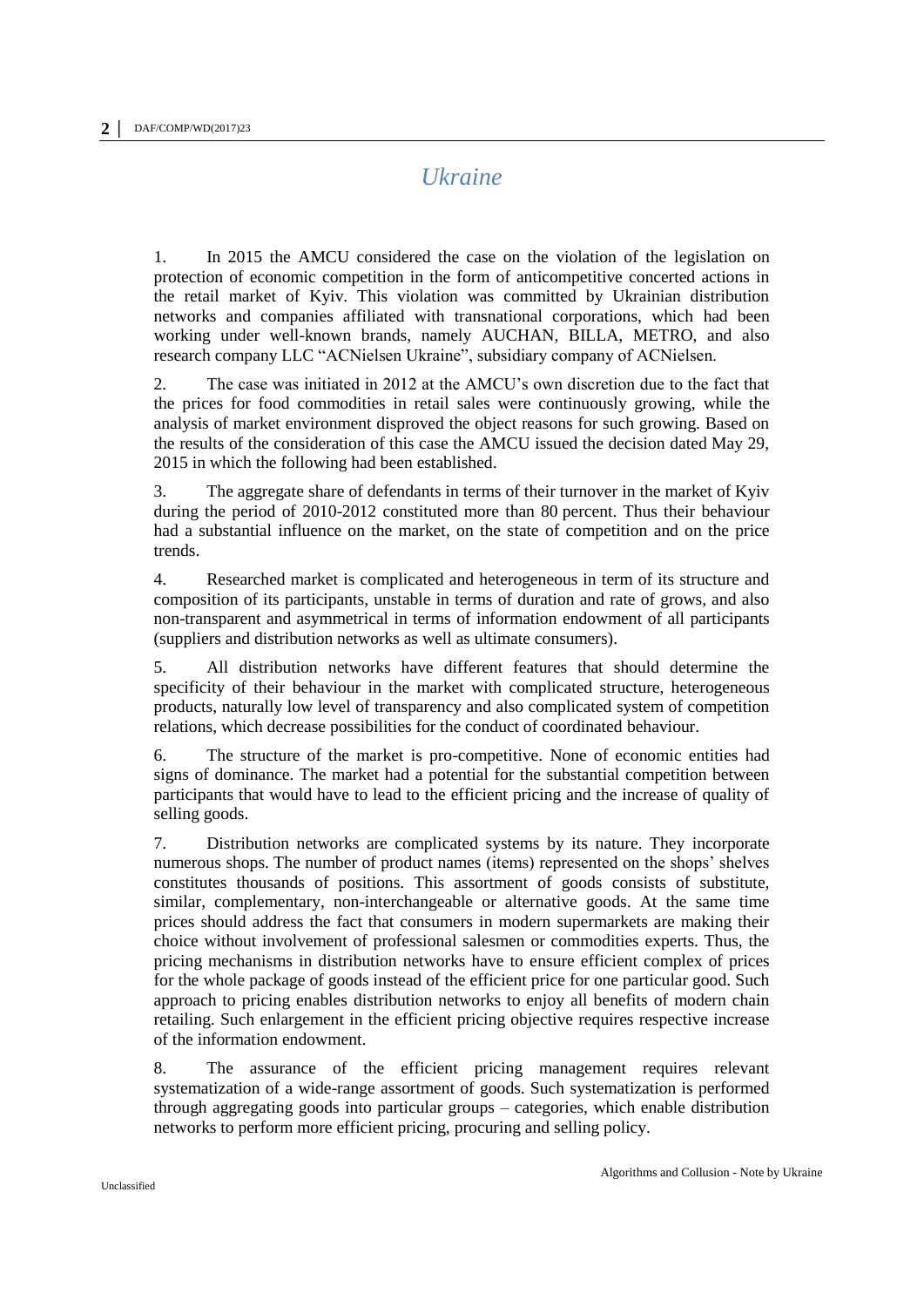9. Except aggregating goods into categories/sub-groups/groups, etc., the efficient mechanism for setting and changing prices for goods could also be ensured through the use by distribution networks of optimized **automated pricing systems, which imply processing huge amounts of information.**

10. Distribution networks use different software solutions for pricing and setting a new level of price for competitive product. Such solutions could include or be supported by utility programs, which are designed for processing particular data. But the general algorithm for setting a new level of price is similar. Initially, distribution networks process the data on procurement prices for relevant goods (usually authorized persons enter information on prices for goods delivered into the data basis). Then, through the use of the established trade margin they calculate the level of prices at which shops of this distribution network sell goods to ultimate consumers.

11. Distribution networks permanently face information uncertainty when running their business. Such uncertainty is related to both internal indicators of their activity and external factors that affect their activity. When selling thousands of commodity items on shelves of their shops, distribution networks have to maintain their awareness on the current state of these indicators, which are considered as a basis for taking strategic decisions (on trade policy, procurement policy, pricing etc.), and furthermore – to adjust such indicators in line with market conditions and competition environment.

12. It should be noted that the AMCU was not provided with information on how the state of competition environment is taken into account by such pricing software solutions when setting prices, except cases when manual price adjustment could be performed with regard to given commodity items.

13. The analysis of approaches of distribution networks to pricing in terms of the account of price competition has indicated that the price monitoring performed by distribution networks takes into account considerably less amount of price data then the volume of price data, which they usually applies.

14. The AMCU has found out that in fact the only information that is considered by distribution networks when setting prices is the information on internal activity indicators of particular competing networks, which is provided only by LLC "ACNielsen Ukraine". Distribution networks cannot obtain such information from open sources.

15. The AMCU has found out that the concerted actions were taking place in the market for the long period of time. These actions enable distribution networks to obtain additional incomes through the unjustified increase of prices and the dictatorship of unfavourable and unequal terms of cooperation to the suppliers of goods. The AMCU believes that such actions in potentially competitive market have been made possible due to the exchange of information between distribution networks through research company LLC "ACNielsen Ukraine".

16. The activity of distribution networks is supported with constant and comprehensive exchange of information with the help of LLC "ACNielsen Ukraine" (through the means of Internet, special server or portals, e-mail, informal conversations, trainings, seminars, meetings). These allow the following:

- track trends of main performance indicators of distribution networks and adjust price strategy on a weekly basis;
- track and adjust assortment policy and relations with suppliers on a monthly basis;